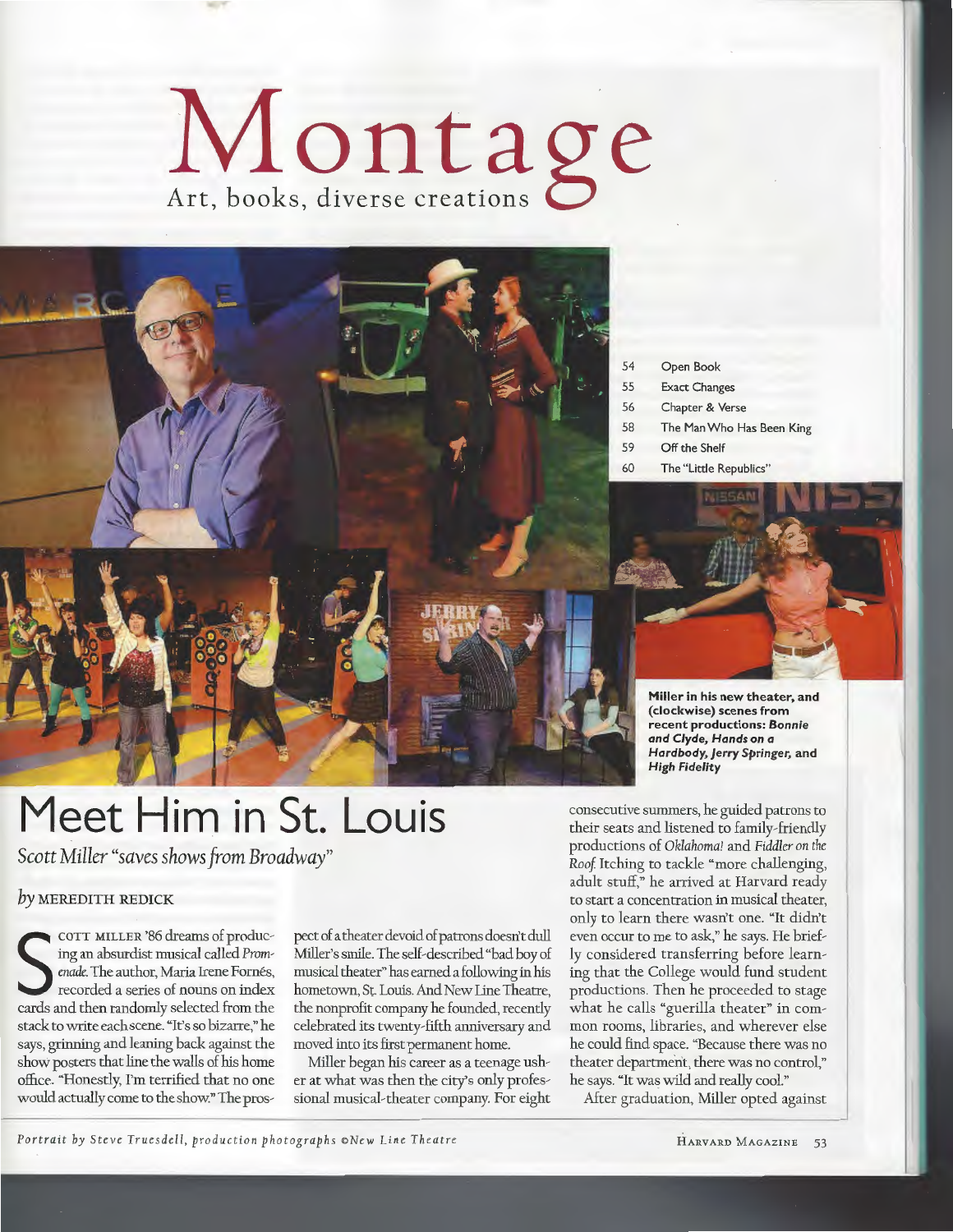0 P E N B 0 0 K

### **The Mammalia n Life Span**

Pellegrino University Professor emeritus Edward O. Wilson has written with increasing urgency about mankind's disruption of the biosphere, and the heedless extinction of species. He continues the argument in *Half-Earth: Our Planet's Fight for Life* 

(Liveright, \$25.95), with this vivid challenge to humans' self-perception, from the beginning of "History Redefined" (chapter 16):

History is not a prerogative of the human species. In the living world there are millions of histories. Each species is the inheritor of an ancient lineage. It exists in a point of space and time after a long journey through the labyrinth of evolution. Each twist and turn has been a gamble with the species' continued existence. The players are the many ensembles of genes in the population. The game is the navigation of the environment in which the population lives. The payout is the share of breeding individuals in the next generation. The traits prescribed by the genes that sufficed in past generations might in the future continue to do so, but might not. The environment is also changing. In new environments the genes may keep on winning, allowing the species to survive. Or not. Some of the variants of the genes, having

arisen by mutation or forming new combinations, might even cause the species population to grow and spread. But at any time in a changing environment, the species could lose this game of evolution, and its population would spiral to extinction.

The average life span of a species varies according to taxonomic group. It is as long as tens of millions of years for ants and trees, and as short as half a million years for mammals. The average span across all groups combined appears to be (very roughly) a million years. By that time the species may have changed enough to be called a different species, or else it may have split into two or more species-or vanished entirely to join the more than 99 percent that have come and gone since the origin of life. Keep in mind that every surviving species (including us) is there-



Looking up: For all their evolutionary advantages, mammalian species have shorter life spans than ants and trees.

fore a champion in a club of champions. We all are best of the best, descendants of species that have never turned wrong in the maze, never lost. Not yet....

The human species, of course, has an evolutionary history, which reaches very far back in time beyond traditional recorded history. We, too, are the twigend of a phylogeny. The multitudinous stories of human cultures are epics in the usual sense, but you will understand that the traits of human nature that have molded these stories are also products of evolution....The two levels, biological and cultural, flow one into the other. This is the reason that history makes no sense without prehistory, and prehistory makes no sense without biology.

a move to New York, electing instead to launch his career away from the entrenched norms of Broadway. Partly because costs were lower, St. Louis was a "safe space" for the kinds of rule-breaking productions he wanted to stage. "If it's bad," he says, "it's bad in St. Louis." He founded New Line in 1991. The early years were challenging. Making money by writing and directing edgy theater in small venues across the city was almost impossible, but Miller became skilled in the financial acrobatics necessary to keep the company afloat: "We figured out we could do one show that might tank, like *Jerry Springer: The Opera,* and then something that was more secure financially, like *Bonnie and Clyde."* 

Beginning in 2008, the company earned national attention for reviving Broadway flops. Miller became infatuated with the cast album for a new show called *High* Fi*delity,* adapted from Nick Hornby's novel. Curious to find out why it tanked on Broadway after just 13 performances, Miller dug up a bootleg video of the production, concluded that the "original director was just awful," and reached out to the composer and lyricist about getting the rights. They were surprised but thrilled that he wanted to resuscitate their show.

High Fidelity made its second debut in a raucous, pared-down production that sold out almost every night of its threeand-a-half-week run. Following that hit, New line revamped two more shows with short-lived Broadway runs: *Cry-Baby,* adapted from the John Waters film, in 2012, and *Hands on a Hardbody,* about a Texas contest in which participants vie to win a truck, in 2014. Each of the re-crafted productions drew enough attention that directors all over the country began seeking his advice. "We've accidentally become this company that saves shows from Broadway," he says.

In the theater world, Miller's faithfulness to scripts is uncommon. Many directors cut chunks from shows-even from hits-to save time and hassle, or to broaden appeal. New line's associate director, Mike Dowdy, says he's never seen Miller cut a line from a production. When something feels wrong, Miller scavenges for past versions of scripts, tracks down writers and lyricists, and scours the Internet for anything that helps provide useful context. He relied on the memoir of an addict in early 1990s New York City to shape his interpretation of *Rent.* For *Hair;* which

Charles and the second con-